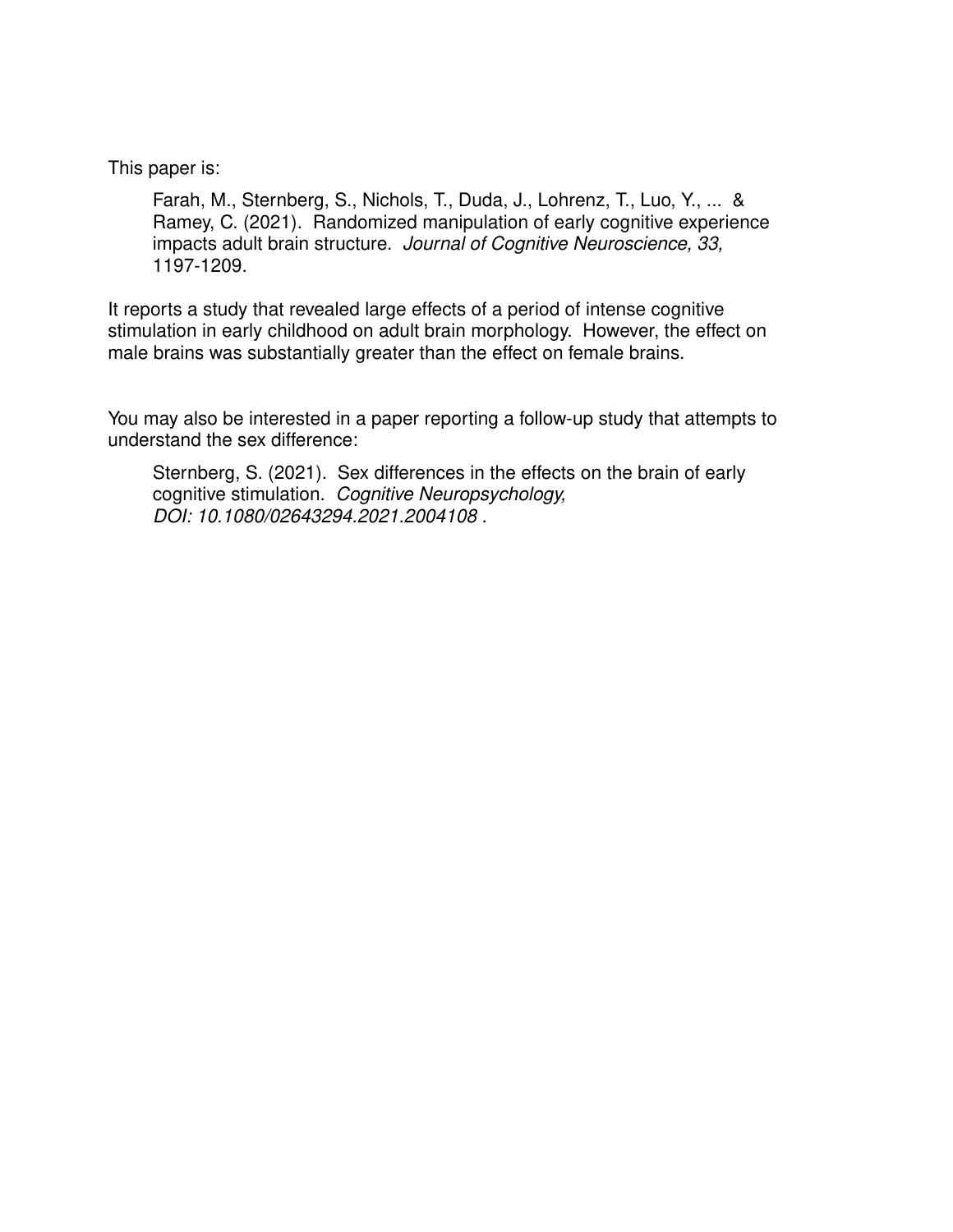

# Randomized Manipulation of Early Cognitive Experience Impacts Adult Brain Structure

Martha J. Farah $^1$ , Saul Sternberg $^1$ , Thomas A. Nichols $^1$ , Jeffrey T. Duda $^1,$ Terry Lohrenz<sup>2</sup>, Yi Luo<sup>2</sup>, Libbie Sonnier<sup>2</sup>, Sharon L. Ramey<sup>2</sup>, Read Montague<sup>2</sup>, and Craig T. Ramey<sup>2</sup>

#### Abstract

■ Does early exposure to cognitive and linguistic stimulation impact brain structure? Or do genetic predispositions account for the co-occurrence of certain neuroanatomical phenotypes and a tendency to engage children in cognitively stimulating activities? Low socioeconomic status infants were randomized to either 5 years of cognitively and linguistically stimulating center-based

care or a comparison condition. The intervention resulted in large and statistically significant changes in brain structure measured in midlife, particularly for male individuals. These findings are the first to extend the large literature on cognitive enrichment effects on animal brains to humans, and to demonstrate the effects of uniquely human features such as linguistic stimulation. ■

#### INTRODUCTION

How does early life experience shape the human brain? The question is surprisingly difficult to answer, as it concerns the causes, rather than merely the correlates, of individual differences in human development. Studies of such differences are normally observational and thus silent on the subject of causality. Animal studies, in contrast, have demonstrated causal influence of environmental stimulation on brain structure using random assignment to physical environments with low or high complexity. However, they cannot tell us about the features of the environment that matter most for human development: linguistic and cognitive stimulation.

The role of the environment in shaping brain development is a central issue for neuroscience, and a significant open question concerns the impact of uniquely human features of the environment, namely, linguistic and cognitive stimulation (Lenroot & Giedd, 2011). Whereas a large animal literature shows that more complex cage environments lead to microscopic and macroscopic brain changes, including larger cortex (Diamond, 2001), such manipulations provide an incomplete model for the environmental differences that may matter most in human development. These include differences in complex forms of cognitive and linguistic experience.

Understanding how experience shapes human development is also a central issue for social science and policy. Does early experience drive socioeconomic stratification across generations? Can environmental interventions

enhance the development in individuals of lower socioeconomic status (SES) and disrupt intergenerational cycles of disadvantage (Peterson, Loeb, & Chamberlain, 2018; Duncan, Magnuson, & Votruba-Drzal, 2014)? In an era of growing inequality and persistent child achievement gaps, the response of the human brain to early childhood cognitive and linguistic experiences has societal, as well as scientific, importance (Farah, 2018).

To address these questions an experiment is needed, with human infants randomly assigned to environments of high versus low cognitive and linguistic stimulation, ideally starting early in life and comprising a substantial portion of their early childhood years. Although it would be unethical and unfeasible to experimentally assign a group of children to low cognitive and linguistic stimulation, below what it would otherwise have been, there is an alternative way to achieve the equivalent contrast. It has long been reported that children growing up in lower SES families, on average, receive less cognitive and linguistic stimulation compared with their higher SES peers (Hoff, 2013; Bradley & Corwyn, 2002). By randomizing such infants into one group that continues to receive the expected low stimulation and one that receives higher linguistic and cognitive stimulation, the effect of randomly assigned high versus low stimulation can be observed.

This was the intervention design of the Abecedarian Project (Ramey et al., 2000). Starting between 3 and 21 weeks of age, and continuing through age 5 years, participants in the intervention group engaged in a program designed to promote linguistic interactions and age-appropriate learning opportunities. Randomization was constrained to equate the two groups for multiple poverty-associated risk factors, and the two groups eventually scanned four decades later

© 2021 Massachusetts Institute of Technology. Published under a Creative Commons Attribution 4.0 International (CC BY 4.0) license. Journal of Cognitive Neuroscience 33:6, pp. 1197–1209 https://doi.org/10.1162/jocn\_a\_01709

<sup>&</sup>lt;sup>1</sup>University of Pennsylvania, <sup>2</sup>Virginia Polytechnic Institute and State University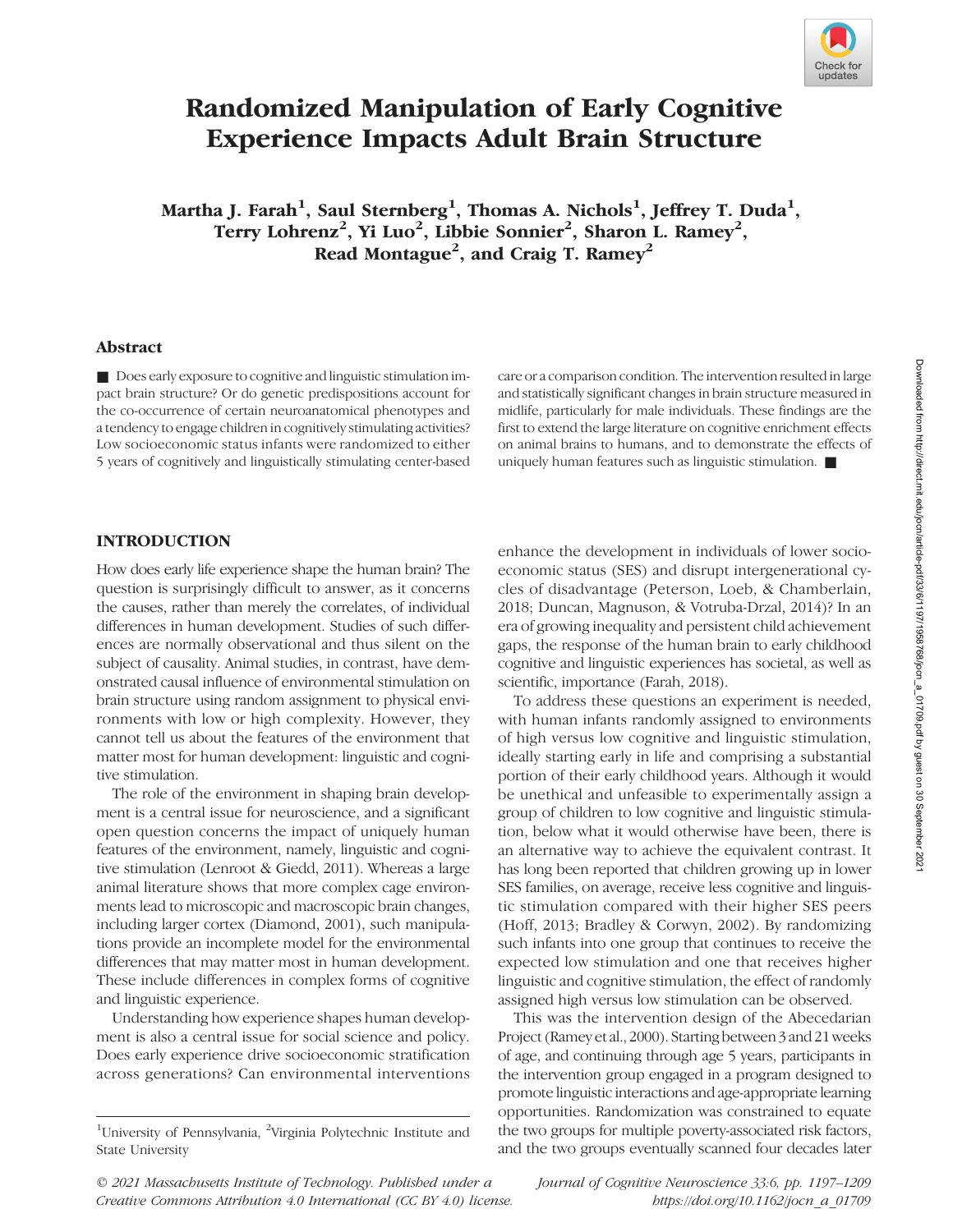remained well-matched on these factors as described in Methods section. Both the early intervention group and the comparison group received enhanced medical care and social services.

Participants were evaluated throughout the period of the intervention and over the subsequent decades. Cognitive benefits of the early intervention, assessed with IQ and academic achievement tests, were significant through the latest evaluation at age 21 years, although smaller than when measured in childhood (Campbell, Pungello, Miller-Johnson, Burchinal, & Ramey, 2001). Larger and enduring effects occurred in real-world behavioral achievements including additional years of education completed, greater likelihood of a 4-year college graduation, lower reliance on public assistance, older age at first child, and greater rates of full-time employment (Campbell, Pan, & Burchinal, 2019).

Sex shapes life trajectories and health in myriad ways, biological and social, in many cases with boys more affected by adverse environments than girls, even within the same family (Golding & Fitzgerald, 2017; Bale et al., 2010). Within the Abecedarian project, sex differences emerged over time in some but not all analyses. Different outcomes showed female advantage, male advantage, or no sex difference (Campbell et al., 2019), a mix of outcomes that has also been observed in other early childhood education programs (Magnuson et al., 2016). These differences in intervention effects have yet to be satisfactorily explained, but their existence motivates the inclusion of sex as a moderator in this study.

For the present research, structural MRI scans were obtained from 47 of the Abecedarian sample, 29 from the early intervention group and 18 from the comparison group. As shown in Table 1, the groups were closely matched on a number of characteristics that would be expected to correlate with brain structure, including mothers' IQ, educational attainment and age at birth, infant gestational age and head circumference at birth, composite risk index (see Methods section), sex (15/29 or 52% and 9/18 or 50% male in the early intervention and comparison groups, respectively), and race (all African American).

The size of the sample deserves comment. First, as detailed in Methods section, power analysis indicates that the sample is adequate under the assumption that the effect to be detected is large (by Cohen's classification of effect sizes; Cohen, 1992). Previous research, summarized in Methods section, suggests that the effects of sustained environmental stimulation will indeed be large. Second, even if sample size were a concern, the sustained randomized manipulation of cognitive and linguistic stimulation followed by brain imaging is unprecedented. The unique research opportunity presented by a full-time, 5 days/week intervention lasting the first 5 years of life warrants examination.

The brain measures of primary interest were the volumes of five specific ROIs, summed to create a primary summary measure, as well as the volume of cortex more generally. Four of the specific ROIs were selected for their a priori relevance to the intervention, which emphasized language for communication and as scaffolding for cognitive control (see Methods): left inferior frontal gyrus (LIFG) and left superior temporal gyrus (LSTG) relevant to language (Friederici, 2011), right inferior frontal gyrus and bilateral ACC, relevant to cognitive control (Aron, Robbins, & Poldrack, 2004). The fifth, bilateral hippocampus, was

| Variable                                    | Comparison Group    | Early Intervention Group |
|---------------------------------------------|---------------------|--------------------------|
| Maternal Characteristics at Enrollment      |                     |                          |
| Maternal educational attainment             | $10.50(2.04)$ y     | $10.46(1.53)$ y          |
| Maternal IQ                                 | 85.5 (9.64)         | 84.62 (9.02)             |
| Maternal age at birth                       | $21.28(6.91)$ y     | $18.72(2.42)$ y          |
| Participant Characteristics at Enrollment   |                     |                          |
| <b>Sex</b>                                  | 15/29, 52% male     | $9/18$ , 50% male        |
| Race/ethnicity                              | 18/18, 100% AA      | 29/29, 100% AA           |
| High-risk index (see Methods)               | 19.83 (5.42)        | 19.93 (5.91)             |
| Gestational age at birth                    | 39.44 (3.52) wks    | 39.32 (2.50) wks         |
| Head circumference at birth                 | $34.06$ $(2.21)$ cm | $34.33(1.52)$ cm         |
| Participant Characteristics at Time of Scan |                     |                          |
| Age at scan                                 | $41.22$ (1.67) y    | 41.38 $(1.57)$ y         |
| SAI status                                  | 9/18, 50% SAI       | 15/29, 52% SAI           |

Table 1. Characteristics of the Participants in the Successfully Scanned Comparison and Early Intervention Groups

AA = African American; SAI = School Age Intervention.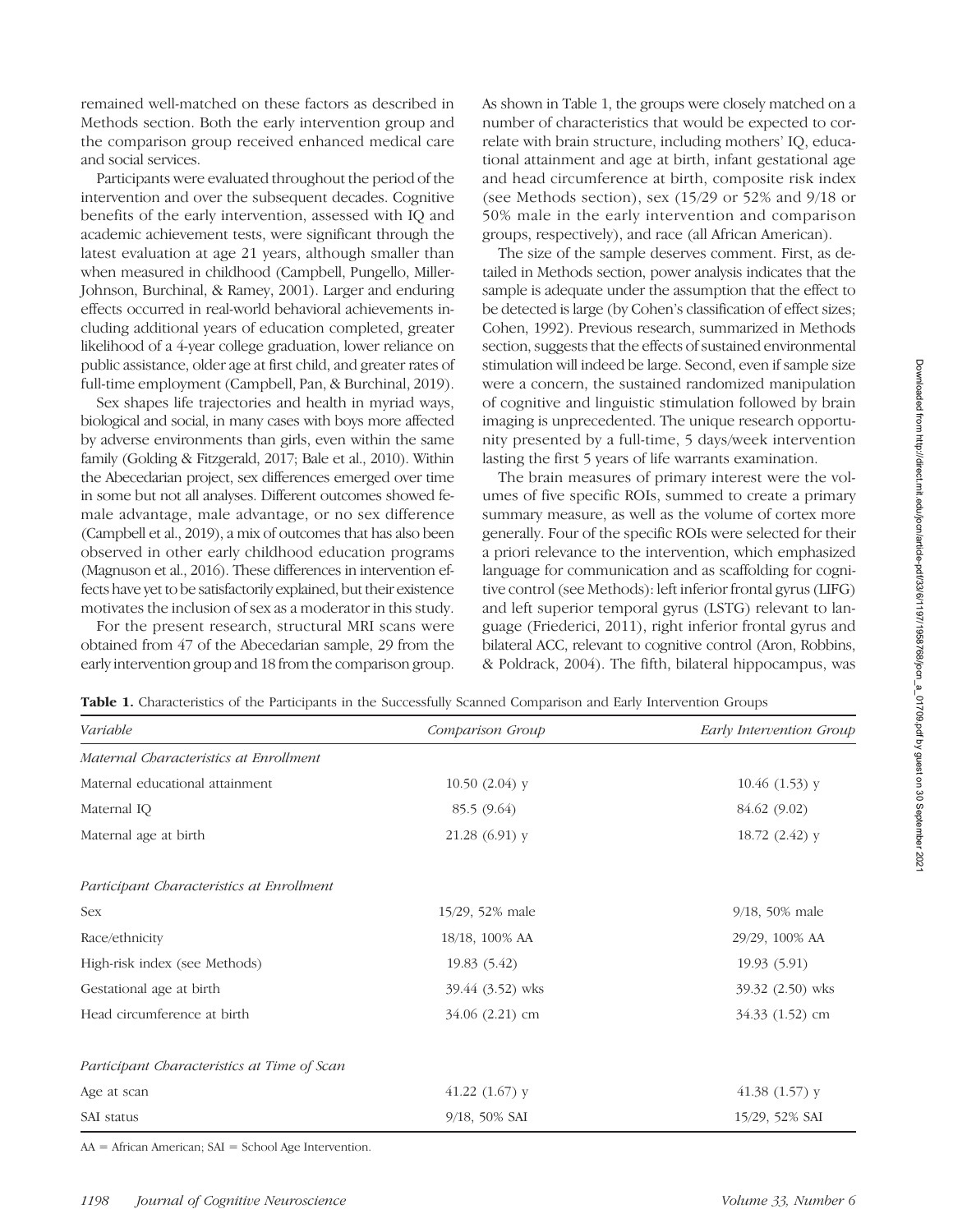Table 2. Factors Included in the Computation of Each Participant's High Risk Index, Measuring Poverty and Poverty-associated Risk Factors at Time of Enrollment, with Contributions of Each

| Factor and Level                                                 | Weighted<br>Contribution |
|------------------------------------------------------------------|--------------------------|
| Low Maternal Educational Attainment<br>(Highest Grade Completed) |                          |
| 6                                                                | 8                        |
|                                                                  |                          |
| 8                                                                | 6                        |
| 9                                                                | 3                        |
| 10                                                               | $\mathcal{L}$            |
| 11                                                               | 1                        |
| 12                                                               |                          |

## Low Paternal Educational Attainment

(Highest Grade Completed)

| 6             | 8                        |
|---------------|--------------------------|
| 7             | 7                        |
| 8             | 6                        |
| $\mathcal{O}$ | $\overline{\mathcal{E}}$ |
| $10\,$        | $\overline{c}$           |
| 11            | $\mathbf{1}$             |
| 12            | $\overline{0}$           |

Family Income (Per Year), dollars

| >1000                                                                                                                                                          | 8 |
|----------------------------------------------------------------------------------------------------------------------------------------------------------------|---|
| $1,001-2,000$                                                                                                                                                  |   |
| $2,001 - 3,000$                                                                                                                                                | 6 |
| $3,001 - 4,000$                                                                                                                                                | 5 |
| $4,001 - 5,000$                                                                                                                                                | 4 |
| $5,001 - 6,000$                                                                                                                                                | 0 |
| Father absent for reasons other than health<br>or death                                                                                                        | 3 |
| Absence of maternal relatives in local area<br>(i.e., parents, grandparents, or brothers or<br>sisters of majority age)                                        | 3 |
| Siblings of school age who are one or more<br>grades behind age-appropriate grade or<br>who score equivalently low on school-<br>administered achievement test | 3 |
| Payments received from welfare agencies<br>within past 3 years                                                                                                 | 3 |

#### Table 2. (continued)

| Factor and Level                                                                                                             | Weighted<br>Contribution |
|------------------------------------------------------------------------------------------------------------------------------|--------------------------|
| Record of father's work indicated unstable<br>and unskilled or semi-skilled labor                                            | 3                        |
| Records of mother's or father's IQ indicate<br>score of 90 or below                                                          | 3                        |
| Records of sibling's IQ indicate score of<br>90 or below                                                                     | 3                        |
| Relevant social agencies in the community<br>indicate that the family is in need of<br>assistance                            | 3                        |
| One or more members of the family has<br>sought counseling or professional help<br>in the past 3 years                       | 1                        |
| Special circumstances not included in any<br>of the above that are likely contributors<br>to cultural or social disadvantage | 1                        |

added because its volume is frequently associated with early life adversity including poverty (Hanson et al., 2015).

Unless otherwise specified, volumes were expressed as percentages of the mean comparison group volume for the same sex, allowing us to report intervention effects in percentage differences, a more meaningful measure than cubic centimeters.

The effects of the early intervention on brain structure were assessed using standard and permutation-based tests. Initially, we assessed the effects of the early intervention and possible moderation by sex, using standard and robust ANOVA on the two relatively global measures: the summed volumes of ROIs and total cortical volume. A later School-Age Intervention (SAI), not found to affect behavioral measures in the long term (Campbell et al., 2019) and balanced between the two early intervention groups, was also included as a covariate. The five a priori ROIs were then tested individually. Additional exploratory analyses included early intervention effects on the surface areas and thicknesses of the cortical ROIs and the relations of brain measures to selected psychological measures. Finally, the volumes, surface areas, and thicknesses of all brain areas from the Desikan–Killiany atlas (Desikan et al., 2006) were also assessed.

## METHODS

## Participants

The Abecedarian Project (Ramey et al., 2000) was established in North Carolina in the early 1970s and enrolled 112 predominantly (98%) African American infants from homes of very low SES (low income and maternal education) with multiple associated risk factors such as paternal absence, welfare receipt, and low parental IQ (Table 2), but free of neurodevelopmental disorder. In order to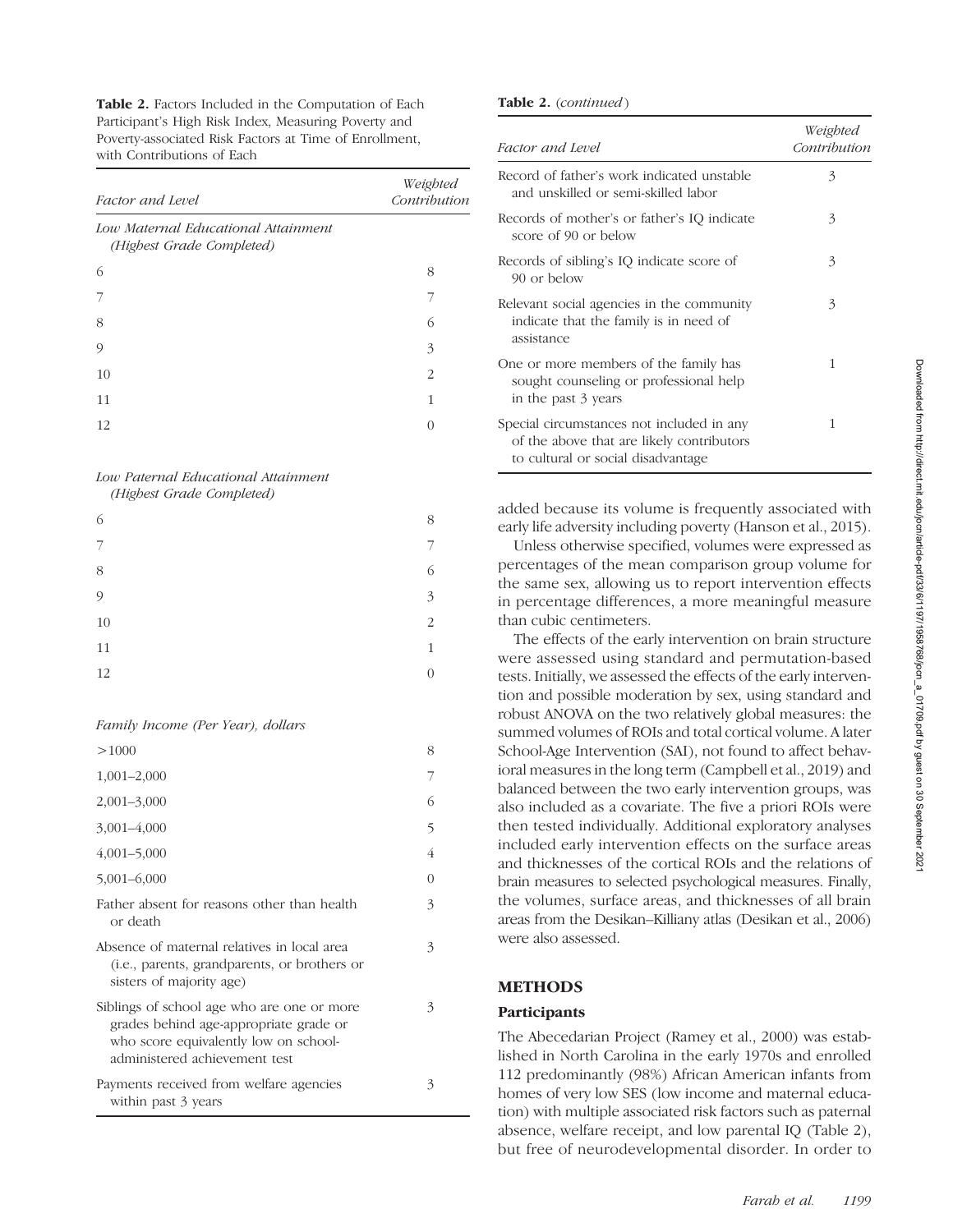equate the early intervention and comparison groups on various demographic and risk factors, pairs of children with equivalent baseline measures were randomly allocated to each condition. One of the 112 infants initially randomized to early intervention later received a diagnosis of a congenital condition that was disqualifying based on the exclusionary criteria, resulting in 111 infants participating in the study. The intervention was a comprehensive program of developmentally appropriate cognitive and linguistic enrichment embedded within a positive and responsive, university-based childcare setting for five full days (6–8 hr) per week, 50 weeks per year.

The Abecedarian Early Intervention was designed to provide consistently high levels of individually paced cognitive and language experiences, of the kind more common in higher SES families. The program utilized the Learning Games curriculum (Sparling & Lewis, 1984), which is based on the Vygotskian view of the centrality of language in cognitive development—that children learn self-regulation by internalizing speech. Infant activities included talking to the child, playing with cause-and-effect toys or picture books, and offering infants an opportunity to react to sights and sounds in the environment. As children grew, the curriculum shifted toward more conceptual and skill-based learning games and interactions, always using language, even in motor skill activities, and eliciting language from the child.

Both the early intervention group and the comparison group were provided with free iron-fortified baby formula (because none were breastfed), and with social workers to facilitate access to free or low-cost healthcare for the first 5 years of life, as well as family social services. As a result, outcome differences would not be attributable to these factors and both groups correctly viewed themselves as part of a treatment group.

Over the ensuing decades, participants were evaluated via blinded assessment on their functioning in various important spheres of life including cognitive, educational, social– emotional, occupational, economic, and health outcomes. Cognition was assessed with IQ and academic achievement tests of reading and mathematical skill. Tests of more specific neurocognitive abilities such as executive function were not administered. Although the IQ and academic skills advantage faded with time, more enduring benefits were observed in other important behavioral outcomes including years of education completed, likelihood of college graduation, reliance on public assistance, age at first child, and continuity of employment (Campbell et al., 2019; Ramey et al., 2000).

Seventy-eight study participants (42 intervention and 36 comparison) traveled to Roanoke for follow-up testing between the ages of 38 and 44 years. Eighteen were not scanned because of anxiety or claustrophobia, in some cases related to their girth relative to the scanner bore (8 interventions and 10 comparisons); eight were not scanned because of metal in the body (three interventions and five comparisons); one was not scanned because of weight alone (comparison group); and one was not scanned because of recent neurological symptoms (intervention group). One intervention participant declined with no reason offered, and one comparison participant's scan failed because of hardware error. Finally, of the 48 completed scans, one was of poor quality (comparison), leaving a total of 47 images. Twenty-nine of these (15 male, 14 female) came from the intervention group, and 18 (9 male, 9 female) came from the comparison group. Mean age at time of scan was 41.4 and 41.2 years  $(SD = 1.6$  and 1.7) for the intervention and comparison groups, respectively.

#### Imaging

Imaging was conducted on a 3.0-T Siemens Trio scanner. Highresolution T1-weighted scans (voxel size:  $1.0 \times 1.0 \times 1.0$  mm) were acquired using an MPRAGE sequence (Siemens). Each participant's T1 data were processed using Advanced Normalization Tools (ANTs; Avants, Epstein, Grossman, & Gee, 2008). The *antsMultivariateTemplateConstruction.sh* script was used to build a template using all participants' T1 images. The population-specific template was processed using the antssCorticalThickness.sh tool in order to obtain a set of tissue segmentation priors. Each scan was then processed using the population-specific template along with antsCorticalThickness.sh (Tustison et al., 2014). This pipeline produces a brain extraction mask and a six-tissue segmentation. Jacobian images of volume were calculated from the nonlinear warp fields that align each participant to the template. To obtain cortical labels for each participant, the *antsJointLabelFusion.sh* script was used along with an existing population of labeled images to perform multi-atlas label fusion, which provides both cortical labels as well as deep gray labels (Wang et al., 2013).

#### Behavioral Measures

Although not the primary focus of this research, behavioral data were also analyzed. These analyses were aimed at assessing the relation of the brain measures used in this study to individual psychological outcomes. Two behavioral measures were selected for these analyses. One, contemporaneous with the early intervention, was the Stanford–Binet intelligence test (Form L-M), administered at age 4 years by staff blind to group assignment. All but two of the scanned participants had taken this test and therefore had scores available. The other behavioral measure, obtained the day of scanning, was a midlife strengths and risk index. This was extracted from structured interviews conducted by research staff blind to participants' group assignments. The index was computed by adding together two checklists, each out of 10, of strengths (such as high school graduate and current full-time employment) and reverse-coded risk (such as unfavorable self-rated health and first child before age 20 years; Sonnier-Netto, 2018). We note that four other assessments were administered on this occasion but were not analyzed in relation to brain structure because they did not measure an ability or quality of performance along a quantitative dimension of better or worse. These were an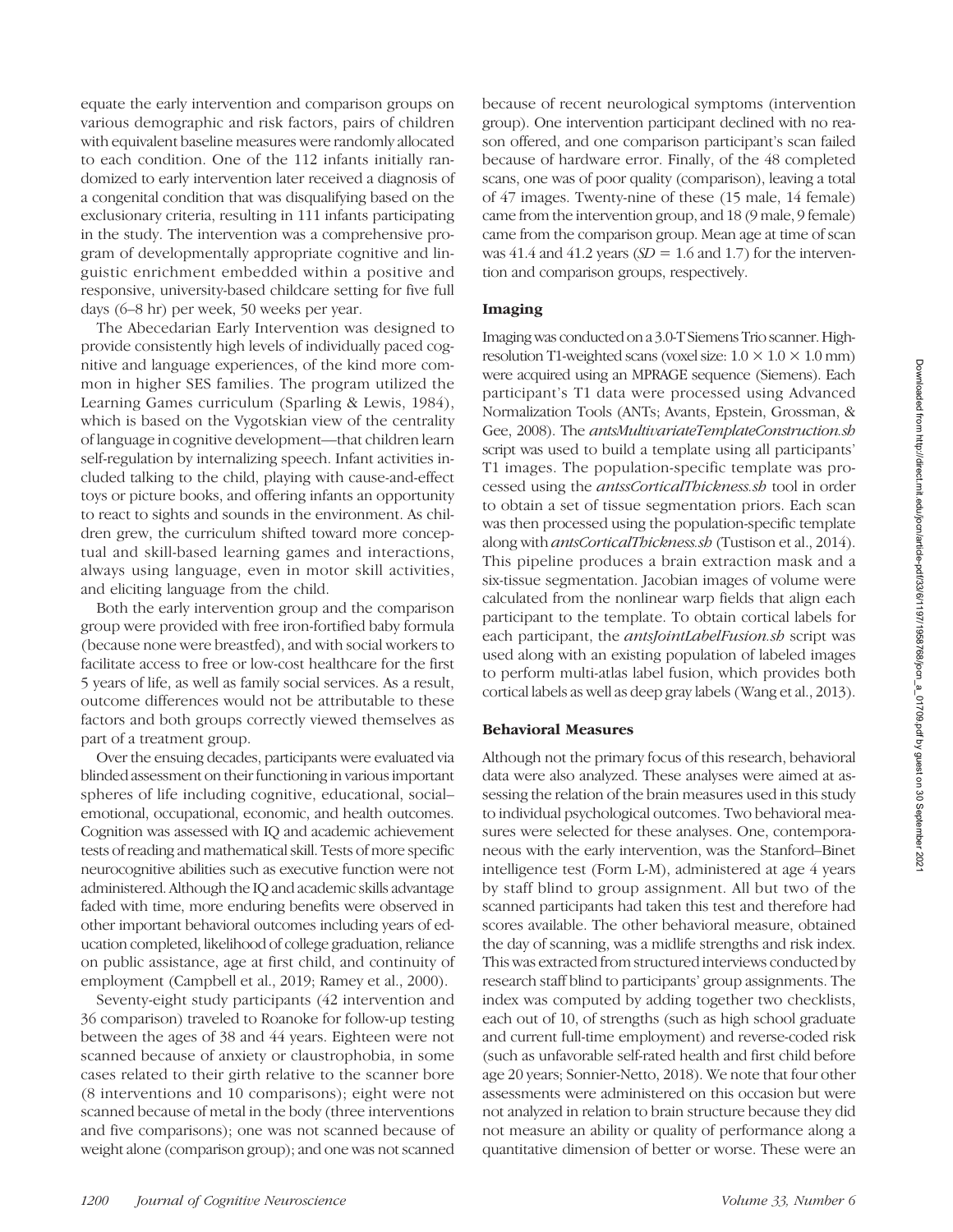open-ended interview by a staff member not blind to group assignment, an Ultimatum Game, a Multi-round Trust Game, and a Locus of Control questionnaire (see Luo et al., 2018, for a report on the economic games and Sonnier-Netto, 2018, for a report on locus of control).

#### Analyses

All statistical analyses were carried out in R (2019), with additional permutation analyses assisted by R package lmPerm (Wheeler & Torchiano, 2016), and bias-corrected and accelerated confidence intervals calculated by bootstrapping (Canty & Ripley, 2019; Peng, 2019; Weiss, 2016).

For analyses reported here, unless otherwise noted, brain measures were normalized as percentages of the mean control participant of the corresponding sex as follows: Relative volume =  $100(v - \bar{v}\bar{s})/\bar{v}\bar{s}$ , where  $\bar{v}\bar{s}$  is the corresponding same-sex mean volume.

The resulting proportions provide a more intuitive measure of the intervention effect than absolute volumes measured in cc. In addition, by using the comparison mean from the same-sex participants, we eliminate the size difference between male and female brains from these percentage increase measures.

To determine whether or not these measures would need to be corrected for other participant characteristics that could affect brain outcomes, we examined the rich array of baseline measures available on the study participants and their families that are shown in Table 1. These included age at scan, gestational age at birth, head circumference at birth, maternal IQ, maternal educational attainment, and overall "high risk" score. The groups were highly similar on all measures, as shown in Table 1, so that any difference in brain outcomes cannot be attributed to differences in these baseline measures.

The hypothesis testing sequence progressed from anatomically general to specific, that is, normalized cortex and summed normalized ROIs and then normalized individual ROIs. The analyses of cortex and summed ROIs consisted of standard and permutation-based ANOVA, including the following variables: Early Intervention, SAI, Sex, and all interactions among these variables. The effect of the early intervention on the five ROIs was then assessed separately for male and female individuals, with false discovery rate (FDR) correction for the 10 multiple comparisons.

The sample size, although modest, provided adequate power for detecting a large effect by Cohen's classification. Specifically, power analysis for the present sample, with groups of 28 and 19 participants, indicates adequate power by the conventional criteria of 80% power and  $p < .05$ for an effect size of  $d = 0.84$  (G\*Power 3; Faul, Erdfelder, Lang, & Buchner, 2007). The most similar research with humans, comparing the effects of Romanian versus UK orphanage environments, shows an effect of size  $d =$ 1.13 on gray matter volume (Mackes et al., 2020; Appendix). Research that varies sustained environmental stimulation experimentally has been carried out only with animals.

Although contemporary animal research in this area focuses on molecular and cellular effects, some early work reported macroscopic differences roughly analogous to those studied here, focused on cortical weight, length, width, and thickness, largely in male rats (Diamond, 2001). Based on an early publication that included a table with data required for calculating a standardized effect size (Rosenzweig, 1966; Table 1), the increase in cortex weight for rats given environmental enrichment was  $d = 0.87$ .

Additional exploratory analyses were undertaken to learn as much as possible from this unique data set. First, effects of the early intervention with 95% confidence intervals were assessed with normalized measures of total surface area and mean cortical thickness of cortex as a whole and the four a priori cortical ROIs for male and female participants. Second, the normalized volumes of all 134 regions of the Desikan–Killany atlas identified by joint label fusion were then analyzed in the same manner to gauge the effects of early intervention on them. Third, to assess the relation of brain measures to psychological outcomes, Pearson correlations were computed between normalized brain measures on the one hand, and IQ and midlife strengths and risk index on the other. Brain measures selected for testing were confined to the two relatively global measures, namely, the sum of ROIs and total cortex volume, to be augmented by any regional measure that showed significant effects of the intervention for participants of both sexes. The results of these correlations were FDR corrected. The goal of these analyses was to determine whether the brain measures studied here are related to psychological outcomes of interest.

#### RESULTS

#### Descriptive Overview of Anatomical Sequelae

Table 3 presents basic descriptive data concerning participants' brain volumes, separated by the manipulation of interest, the early intervention, as well as by sex, given other findings of sex differences in outcomes from early intervention programs. In addition to regions selected for a priori testing, included are also whole-brain volume and the remainders of cortical and brain volumes when a priori ROIs have been subtracted.

Table 4 presents the same results expressed as normalized volumes relative to mean of same-sex comparison participants.

Observe that 18 of the 20 entries in the Intervention columns of Table 4 are positive, indicating that the early intervention is associated with increased size of the whole brain, the cortex, and most of the ROIs. Observe also that, except for one region (the left inferior frontal gyrus), the group treatment effects for males were substantially greater than for females.

In order to visualize the distributions of these volume measurements over participants, we plotted raw (as opposed to normalized) volumes separated by sex and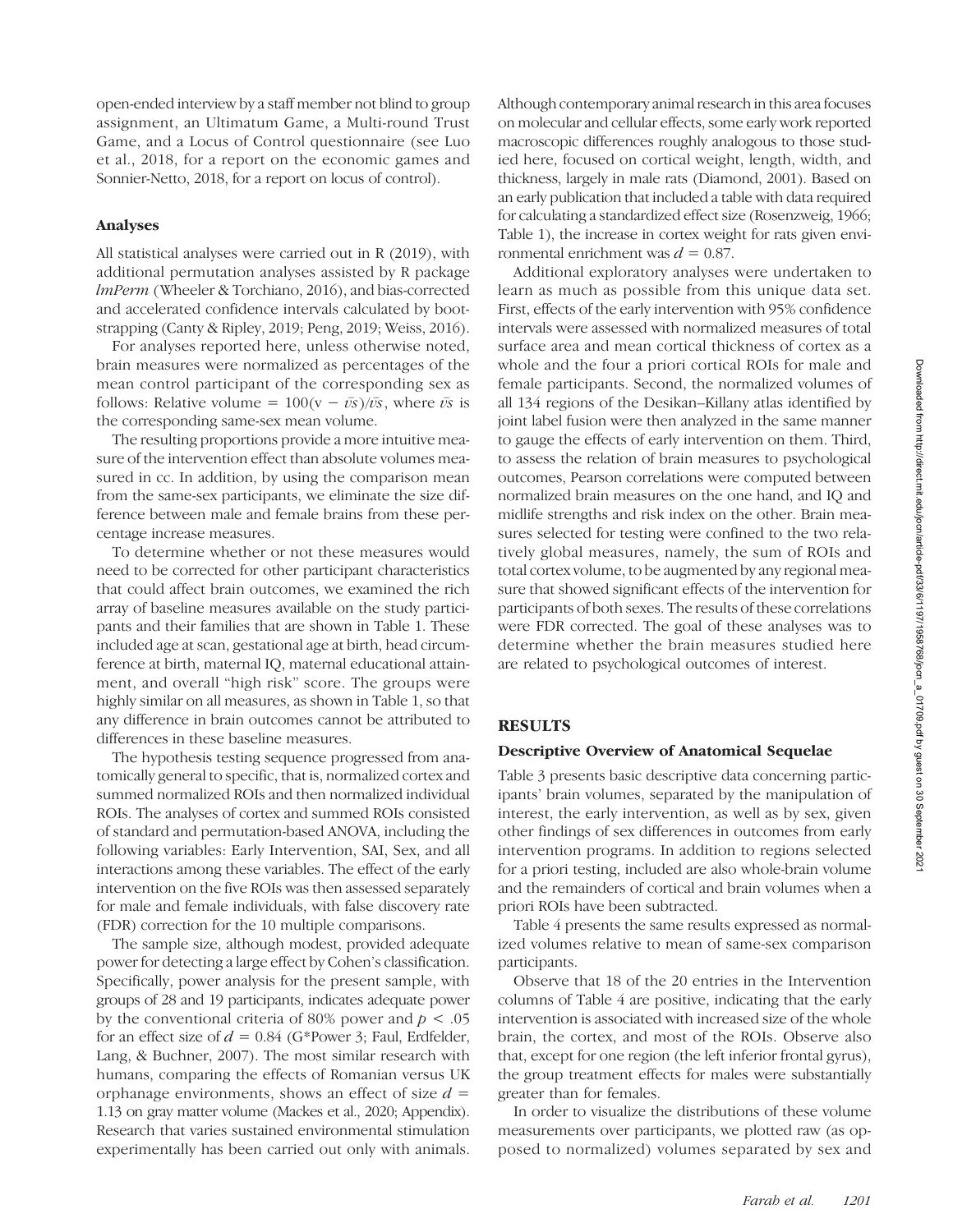|                            |                | Female Mean (SE) |                | Male Mean (SE)  |
|----------------------------|----------------|------------------|----------------|-----------------|
| Percent Volume Increase    | Comparison     | Intervention     | Comparison     | Intervention    |
| Areas of a priori Interest |                |                  |                |                 |
| Cortex                     | 400.77(12.57)  | 402.09(6.56)     | 433.78(7.8)    | 480.33 (9.29)   |
| Sum of ROIs                | 25.59 (0.84)   | 26.49 (0.63)     | 25.72(0.6)     | 29.7(0.52)      |
| ACC (bilat)                | 5.4(0.11)      | 5.47(0.28)       | 4.79(0.27)     | 6.24(0.19)      |
| HC (bilat)                 | 6.63(0.48)     | 6.59(0.11)       | 7.16(0.28)     | 7.61(0.23)      |
| IFG $(L)$                  | 4.47(0.17)     | 5.11(0.17)       | 4.72(0.13)     | 5.30(0.16)      |
| IFG $(R)$                  | 4.52(0.16)     | 4.91(0.19)       | 4.32(0.15)     | 5.36(0.18)      |
| STG(L)                     | 4.57(0.30)     | 4.41(0.13)       | 4.71(0.16)     | 5.11(0.15)      |
| Remaining Compartments     |                |                  |                |                 |
| Total brain                | 868.53 (27.91) | 870 (14.66)      | 938.11 (14.84) | 1030.91 (20.45) |
| Cortex net of ROIs         | 381.81 (12.21) | 382.19 (6.18)    | 415.21(7.68)   | 458.24(9.13)    |
| Brain net of cortex and HC | 461.13(16.77)  | 461.32 (9.99)    | 497.17 (8.81)  | 542.97 (12.69)  |
|                            |                |                  |                |                 |

Table 3. Means and Standard Errors of Brain Region Volumes for Early Intervention and Comparison Participants

Abbreviations: ACC = anterior cingulate gyrus; HC = hippocampus; IFG = inferior frontal gyrus; STG = superior temporal gyrus.

intervention group for the two relatively global measures of a priori interest: summed ROIs and total cortex. Figure 1 shows the effect of the intervention on the sum of ROIs, substantially more pronounced in males, as well as the expected sex differences in volume. Figure 2 displays the same relations for cortex volume, again showing sex differences in both volume and effect of intervention.

## Size and Reliability of Intervention Effects

To assess the early intervention effects on the two most global of the a priori measures, namely, the sum of the predicted ROIs and total cortical volume, we conducted analyses of variance. Tables 5 and 6 show the results of these analyses for summed ROI volumes and cortex volume,

Table 4. Means and Standard Errors of Brain Region Volume Percentage Increase, Relative to Same Sex Comparison Mean, for Early Intervention and Comparison Participants

|                            |            | Female Mean (SE) | Male Mean (SE) |                |
|----------------------------|------------|------------------|----------------|----------------|
| Percent Volume Increase    | Comparison | Intervention     | Comparison     | Intervention   |
| Areas of a priori Interest |            |                  |                |                |
| Cortex                     | 0(3.14)    | $+0.33(1.64)$    | 0(1.80)        | $+10.73(2.14)$ |
| Sum of ROIs                | 0(3.27)    | $+3.50(2.47)$    | 0(2.34)        | $+15.46(2.04)$ |
| ACC (bilat)                | 0(2.08)    | $+1.29(5.12)$    | 0(5.67)        | $+30.37(4.04)$ |
| HC (bilat)                 | 0(7.22)    | $-0.67(1.61)$    | 0(3.96)        | $+6.27(3.22)$  |
| IFG $(L)$                  | 0(3.80)    | $+14.24(3.88)$   | 0(2.74)        | $+14.19(3.31)$ |
| IFG $(R)$                  | 0(3.58)    | $+8.61(4.22)$    | 0(3.51)        | $+23.88(4.29)$ |
| $STG$ (L)                  | 0(6.47)    | $-3.40(2.84)$    | 0(3.45)        | $+7.84(3.22)$  |
| Remaining Compartments     |            |                  |                |                |
| Total brain                | 0(3.21)    | $+0.17(1.69)$    | 0(1.58)        | $+9.89(2.18)$  |
| Cortex net of ROIs         | 0(3.20)    | $+0.10(1.62)$    | 0(1.85)        | $+10.36(2.20)$ |
| Brain net of cortex and HC | 0(3.64)    | $+0.04(2.17)$    | 0(1.77)        | $+9.21(2.55)$  |

Abbreviations as in Table 3.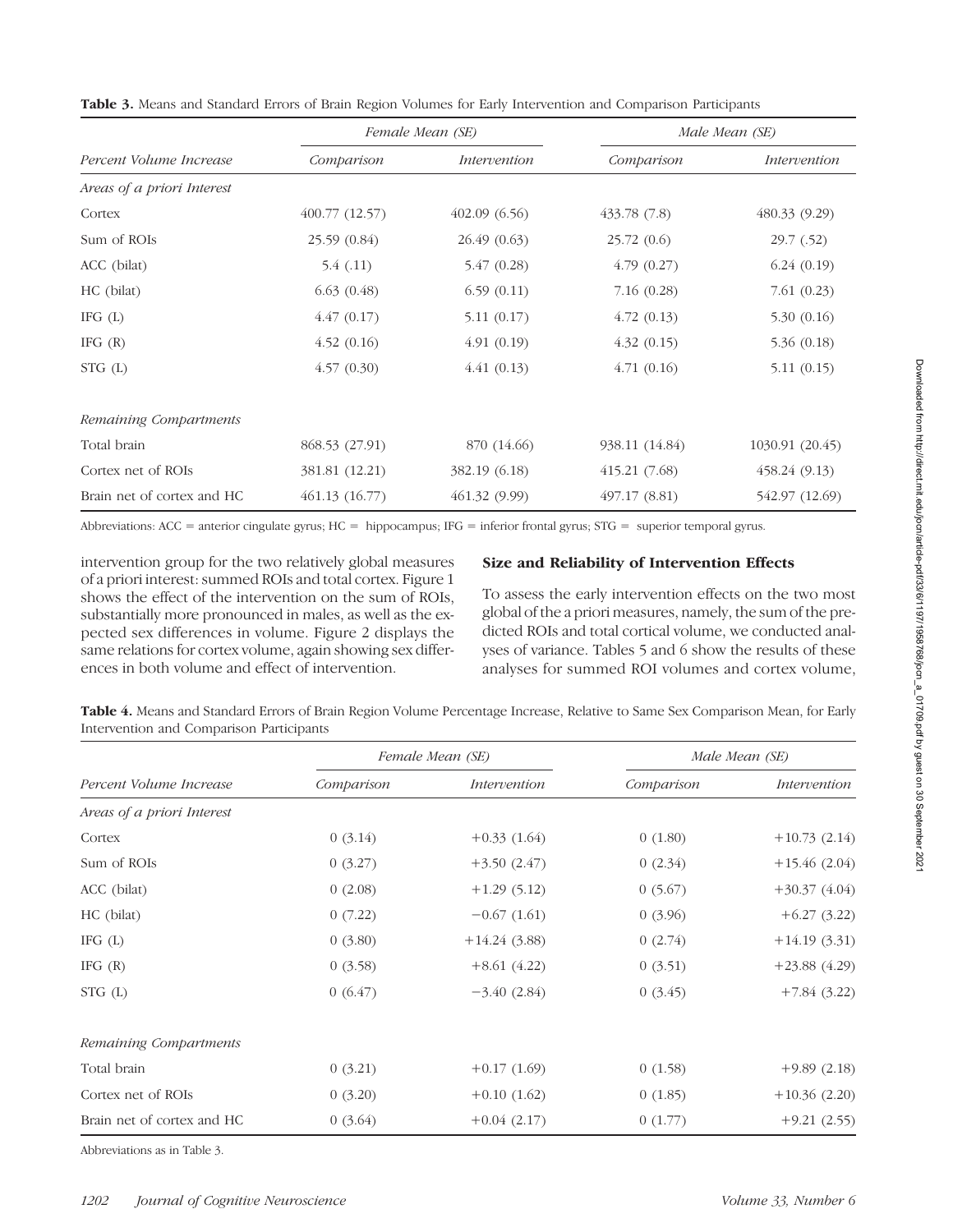Figure 1. Cumulative plot of individual participants' summed ROI volume in each group, separated by sex.



respectively, with factors Sex, SAI, and all interactions. In these tables,  $P_{Conv}$  values are based on conventional analyses of variance, using the F-distribution and the obtained values of the *F*-statistic;  $P_{\text{Perm}}$  values are based on permutation-based ANOVA.

Standardized effect sizes for the early intervention effect, expressed as Cohen's d based on F values (Thalheimer & Cook, 2002), are substantial: 1.61 for summed ROIs and 0.80 for cortex. These large effects sizes are for all participants combined, male and female.

As can be seen, for both summed ROI volumes and cortex volume, analyzed with standard and permutationbased ANOVA, the analyses agree on which differences are important and which are negligible. Specifically, Early Intervention, Sex, and their interaction are all significant, consistent with the means shown in Table 4. The later, SAI and all of its interactions are nonsignificant.

The size and reliability of the intervention effects in specific ROIs were then assessed for male and female participants. Correcting for multiple comparisons across the 10 tests, male



Downloaded from http://direct.mit.edu/jocn/article-pdf/33/6/1197/1958768/jocn\_a\_01709.pdf by guest on 30 September 2021

Downloaded from http://direct.mit.edu/jocn/article-pdf/33/6/1197/1958768/jocn\_a\_01709.pdf by guest on 30 September 202

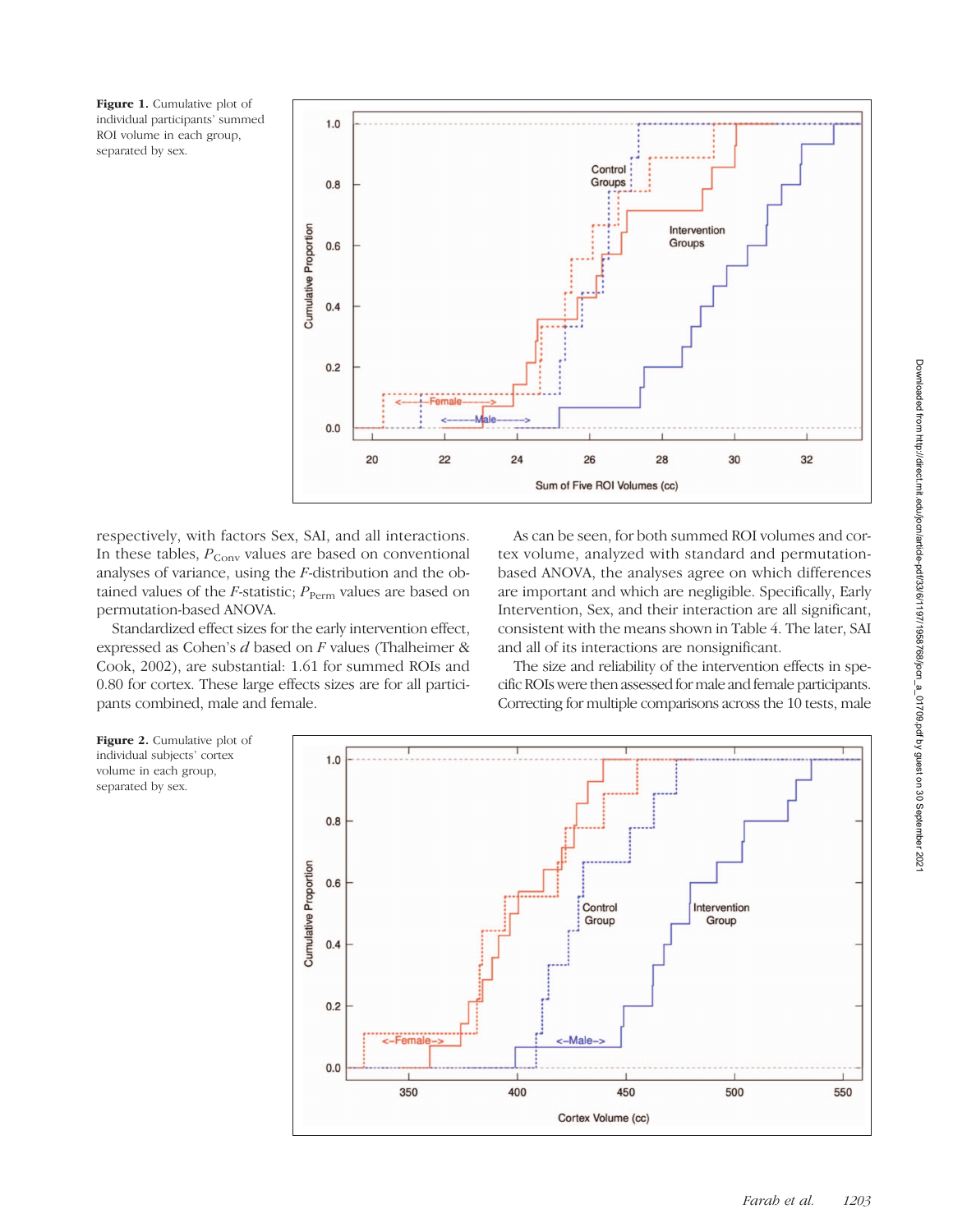| Source                               | Df       | Mean Sq.       | F Value        | $P_{Conv}$ | $P_{\text{Perm}}$ |
|--------------------------------------|----------|----------------|----------------|------------|-------------------|
| Early Intervention                   | T        | 1042           | 14.12          | 0.001      | 0.000             |
| Sex                                  | 1<br>т   | 638            | 8.65           | 0.006      | 0.023             |
| School-Age Intervention (SAI)        | -1       | 127            | 1.72           | 0.200      | 0.190             |
| Early Int. $\times$ Sex              | 11<br>Τ. | 431            | 5.84           | 0.020      | 0.025             |
| Early Int. $\times$ SAI.             | 11<br>T  | $\overline{4}$ | 0.06           | 0.807      | 0.902             |
| $Sex \times SAI$                     | $\perp$  | $\overline{0}$ | $\overline{0}$ | 0.986      | 0.583             |
| Early Int. $\times$ Sex $\times$ SAI | 11       | 100            | 1.36           | 0.251      | 0.251             |
| Residuals                            | 39       | 74             |                |            |                   |

participants showed significant increases in three of the five areas and female participants showed an increase in one.

Figure 3 depicts the relationship of the early intervention on percentage volume increase in the sample, separated by sex, for volumes of the five individual a priori ROIs. The 95% bootstrap confidence intervals show that, for male individuals, the intervention had a positive effect on bilateral ACC, LIFG, and RIFG, with smaller positive numerical differences observed on LSTG and bilateral hippocampus. For female individuals, only the LIFG shows a relationship that is comparable to that of the male participants. Applying FDR correction to the 10 tests together, the areas just noted were significant at  $q = 0.0025, 0.0025$ , 0.0233, and 0.0488, respectively.

### Exploratory Analyses: Beyond the Volumes of Selected ROIs and Relations to Behavior

Cortical surface area and thickness index different developmental processes, with surface area assumed to reflect the development of cortical columns and cortical thickness reflecting the development of cells within a column as well as synapse formation, pruning, and myelination ( Johnson & de Haan, 2015). As with SES effects (Noble & Giebler, 2020), the intervention effects were more pronounced for cortical surface area than thickness.

Table 7A provides the numerical values corresponding to the volume effects shown in Figure 3, for comparison with the cortical surface area and cortical thickness results reported next. Table 7B shows that males had significantly expanded surface areas for cortex, bilateral ACC, and RIFG, similar to the volume findings, as indicated by confidence intervals that did not cross zero, along with LSTG; for LIFG surface area, the confidence interval just crossed zero. Female participants showed surface area effects only for LIFG, similar to the findings for volume. In contrast, as shown in Table 7C, the intervention had little effect on cortical thickness, with the only one confidence interval failing to cross zero, indicating thinning of LSTG for males.

An exploratory analysis sought to assess the relations of brain to behavioral measures of psychology in this sample. Brain anatomy has a priori relevance to psychological function, which is one reason to study it in animals and humans. Although further testing of this relation was not a goal of this study, we attempted a brief confirmation that the relation was present for the participants studied here. As detailed in the Methods section, two psychological outcomes were selected and examined in relation to the two relatively global brain volumes of interest, as well as the most reliably affected ROI, which was LIFG. Pearson correlations (and bootstrapped  $p$  values) of the six brain–behavior relationships are shown in Table 8, demonstrating each brain

| Source                               | Df | Mean Sq. | F Value | $P_{Conv}$ | $P_{\text{Perm}}$ |
|--------------------------------------|----|----------|---------|------------|-------------------|
| Early Intervention                   | 1  | 362      | 6.69    | 0.014      | 0.019             |
| <b>Sex</b>                           | 1  | 483      | 8.93    | 0.005      | 0.037             |
| School-Age Intervention (SAI)        | 1  | 52       | 0.96    | 0.334      | 0.121             |
| Early Int. $\times$ Sex              | 1  | 320      | 5.91    | 0.020      | 0.017             |
| Early Int. $\times$ SAI              | 1  | 19       | 0.35    | 0.560      | 0.902             |
| $Sex \times SAI$                     | 1  | 119      | 2.21    | 0.146      | 0.065             |
| Early Int. $\times$ Sex $\times$ SAI | 1  | 71       | 1.32    | 0.258      | 0.295             |
| Residuals                            | 39 | 54       |         |            |                   |

|  | <b>Table 6.</b> ANOVA of Cortex Volume |  |
|--|----------------------------------------|--|
|--|----------------------------------------|--|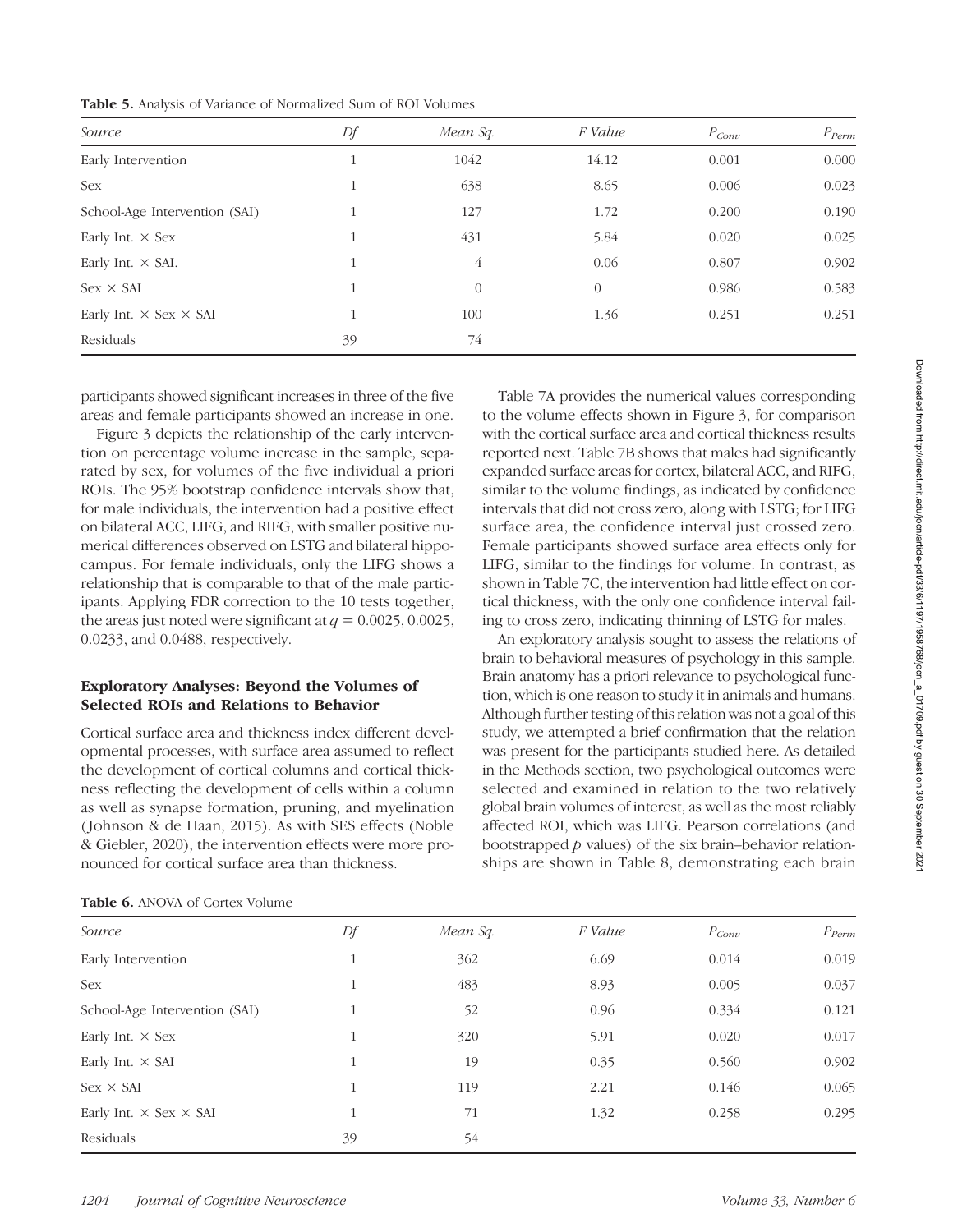Figure 3. Percent differences in volume of individual ROIs resulting from treatment in male (top) and female (bottom) participants, with 95% confidence intervals.



Table 7. Cortex and Regional Effects of Early Intervention Relative to Comparison Groups for (A) Volume, (B) Cortical Surface Area, and (C) Cortical Thickness

|                                           | Female Participants  |                       |                              |                      | Male Participants     |                              |
|-------------------------------------------|----------------------|-----------------------|------------------------------|----------------------|-----------------------|------------------------------|
|                                           | Mean %<br>Difference | 95% CI<br>Lower Limit | 95% CI<br><b>Upper Limit</b> | Mean %<br>Difference | 95% CI<br>Lower Limit | 95% CI<br><b>Upper Limit</b> |
| (A) Regional Volume                       |                      |                       |                              |                      |                       |                              |
| Cortex                                    | 0.33                 | $-6.03$               | 7.36                         | $10.73*$             | 5.02                  | 15.73                        |
| Left Superior Temporal Gyrus              | $-3.40$              | $-16.05$              | 11.12                        | 7.84                 | $-0.34$               | 18.02                        |
| Left Inferior Frontal Gyrus               | 14.24*               | 4.33                  | 24.88                        | 14.19*               | 5.28                  | 21.96                        |
| Right Inferior Frontal Gyrus              | 8.61                 | $-1.77$               | 19.74                        | 23.88*               | 12.88                 | 33.98                        |
| Bilateral Anterior Cingulate Gyrus        | 1.29                 | $-9.35$               | 12.16                        | 30.37*               | 16.90                 | 44.22                        |
| <b>Bilateral Hippocampus</b>              | $-0.67$              | $-4.62$               | 15.32                        | 6.27                 | $-4.62$               | 15.32                        |
| (B) Regional Surface Area                 |                      |                       |                              |                      |                       |                              |
| Cortex                                    | 0.87                 | $-6.45$               | 9.57                         | $13.13*$             | 7.39                  | 18.43                        |
| Left Superior Temporal Gyrus              | $-0.09$              | $-15.04$              | 17.51                        | 17.34*               | 8.03                  | 26.96                        |
| Left Inferior Frontal Gyrus               | $20.04*$             | 4.17                  | 38.52                        | 12.63                | $-0.39$               | 24.85                        |
| Right Inferior Frontal Gyrus              | 1.13                 | $-7.50$               | 8.41                         | 21.99*               | 8.56                  | 37.47                        |
| <b>Bilateral Anterior Cingulate Gyrus</b> | $-5.33$              | $-18.66$              | 7.75                         | 30.41*               | 18.62                 | 42.59                        |
| (C) Regional Mean Thickness               |                      |                       |                              |                      |                       |                              |
| Cortex                                    | $-0.38$              | $-5.72$               | 5.48                         | $-1.94$              | $-4.99$               | 0.83                         |
| Left Superior Temporal Gyrus              | $-1.4$               | $-12.33$              | 8.79                         | $-7.38*$             | $-12.82$              | $-1.79$                      |
| Left Inferior Frontal Gyrus               | $-4.97$              | $-15.67$              | 5.55                         | 1.04                 | $-5.93$               | 8.61                         |
| Right Inferior Frontal Gyrus              | 1.13                 | $-7.50$               | 8.41                         | 2.83                 | $-3.50$               | 9.12                         |
| <b>Bilateral Anterior Cingulate Gyrus</b> | 6.08                 | $-3.03$               | 14.36                        | 0.39                 | $-5.81$               | 6.93                         |

\* Indicate differences whose 95% confidence intervals do not cross zero.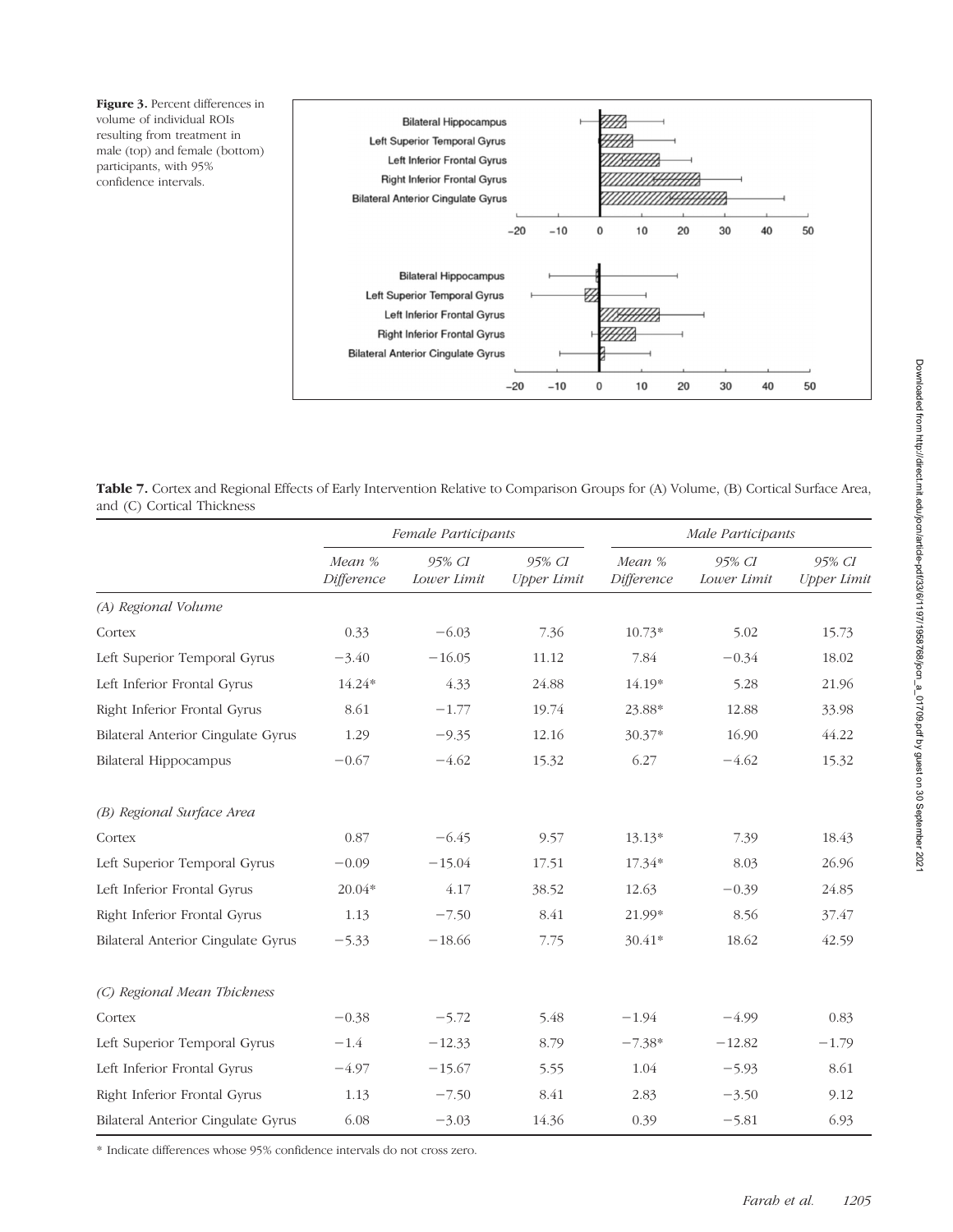Table 8. Pearson Correlations between Brain Volumes and Psychological Measures (Bootstrapped, FDR-Corrected q Values) of Six Brain–Behavior Relationships

| Brain Region | Stanford-Binet | Midlife Strengths<br>and Risks Index |
|--------------|----------------|--------------------------------------|
| Summed ROIs  | $+0.29(0.045)$ | $+0.21(0.191)$                       |
| Cortex       | $+0.42(0.015)$ | $+0.23(0.191)$                       |
| <b>LIFG</b>  | $+0.36(0.015)$ | $+0.35(0.016)$                       |

measure was significantly associated in the expected direction with one or both of two psychological outcomes.

Finally, the relative volumes of all 134 regions delineated by the Desikan–Killiany atlas, as well as the surface areas and thicknesses of cortical regions, were compared for early intervention and comparison participants, separated by sex. The three large tables containing these results and their 95% confidence intervals are included with raw data at the Figshare link listed at the end of the paper. We offer these data for descriptive purposes to readers seeking additional information. Given the many regions tested, caution regarding potential false positives is warranted.

Of the regions subjected to exploratory analysis, a number showed substantial volume increases. More regions overall showed volume increases from the intervention in male than female participants, 42 (all positive in sign) versus six (of which five were positive). Similarly, surface area showed numerous positively signed differences for male individuals and many fewer such differences observed for female individuals. Intervention effects on cortical thickness were overall fewer in number for both sexes and included both positive and negative differences.

One question of interest addressed by the exploratory analyses is whether the sex difference observed with the a priori brain measures is specific to those measures. Before examining the different anatomical dimensions of the rest of the cortex and brain in all brain regions, one might have thought that anatomy is affected for both sexes equally, but with different regional distributions or different manifestations in volume, surface area, or thickness. The findings here indicate that this is not the case. Rather, the results obtained throughout the brain suggest that macroscopic brain structure is more affected by early life cognitive and linguistic stimulation in male than in female individuals.

#### DISCUSSION

Here we report the first evidence that normal variation in early life experience impacts human brain structure. Specifically, we show that the cognitive and linguistic environment of young humans affects macroscopic brain structure. Unlike previous observational research, which cannot address causality, the present data show that early life experience shapes brain structure, through its immediate causal effects and continuing chains of causal consequences.

Only one other randomized experimental study of early life experience in humans has reported brain measures, the Bucharest Early Intervention Project. It differs from this study in two ways. First, it could not shed light on the earliest years of human development, because its randomized component started at 2 years, as opposed to early infancy. Second, the manipulation involved a general and severe perturbation of childhood experience, including limited social, emotional, motoric experience in addition to limited cognitive and linguistic experience in Romanian orphanages. At 2 years of age, children were randomly assigned to foster care or continued institutional care. The impact of home rearing improved, but did not fully restore, later cognitive abilities, psychological adjustment, or brain structure (Mackes et al., 2020; Sheridan, Fox, Zeanah, McLaughlin, & Nelson, 2012). The inability of the fostering experience to "rescue" the brain from pathological treatment in the first 2 years does not address the question of interest here: whether experience changes brain structure in the context of normal human development, such that higher versus lower levels of cognitive and linguistic stimulation in the earliest years of life make a difference in brain structure. The present study therefore provides unique information about the causal relationship between early life experience and human brain structure, and the specific effect of cognitive and linguistic stimulation.

The present findings are also relevant to understanding the recently observed relation between brain structure and socioeconomic status (Noble & Giebler, 2020). Two general types of explanation have been put forward for this relation. On the one hand, it may be that environmental causes, such as the well-documented disparities in opportunities for cognitive stimulation and child-directed speech, are responsible, which is called a "social causation" account because the social environment causes the observed differences (Dunham, 1961). On the other hand, genetic inheritance of neural and cognitive differences may operate, and insofar as these differences influence SES, they could accountwhich is called a for the relations between brain, cognition, and SES (Murray, 2020; Wax, 2017), called a "social selection" account because different levels of SES select individuals based on their innate capabilities (Dunham, 1961). In order for brain disparities to be accounted for by the first type of account, it must be the case that cognitive and linguistic experience impacts brain structure. The present results provide the first evidence that this is true.

The results showed a pronounced sex difference in the effect of the early intervention, with larger effects on males. The only a priori ROI for which the intervention benefitted females to the same degree as males was the left inferior frontal gyrus; female participants showed nonsignificant trends in some but not all other a priori areas. Of note, animal studies measuring gross anatomical effects of environmental stimulation frequently include only males, and a variety of differences have been reported when both sexes are included (Diamond, 2001).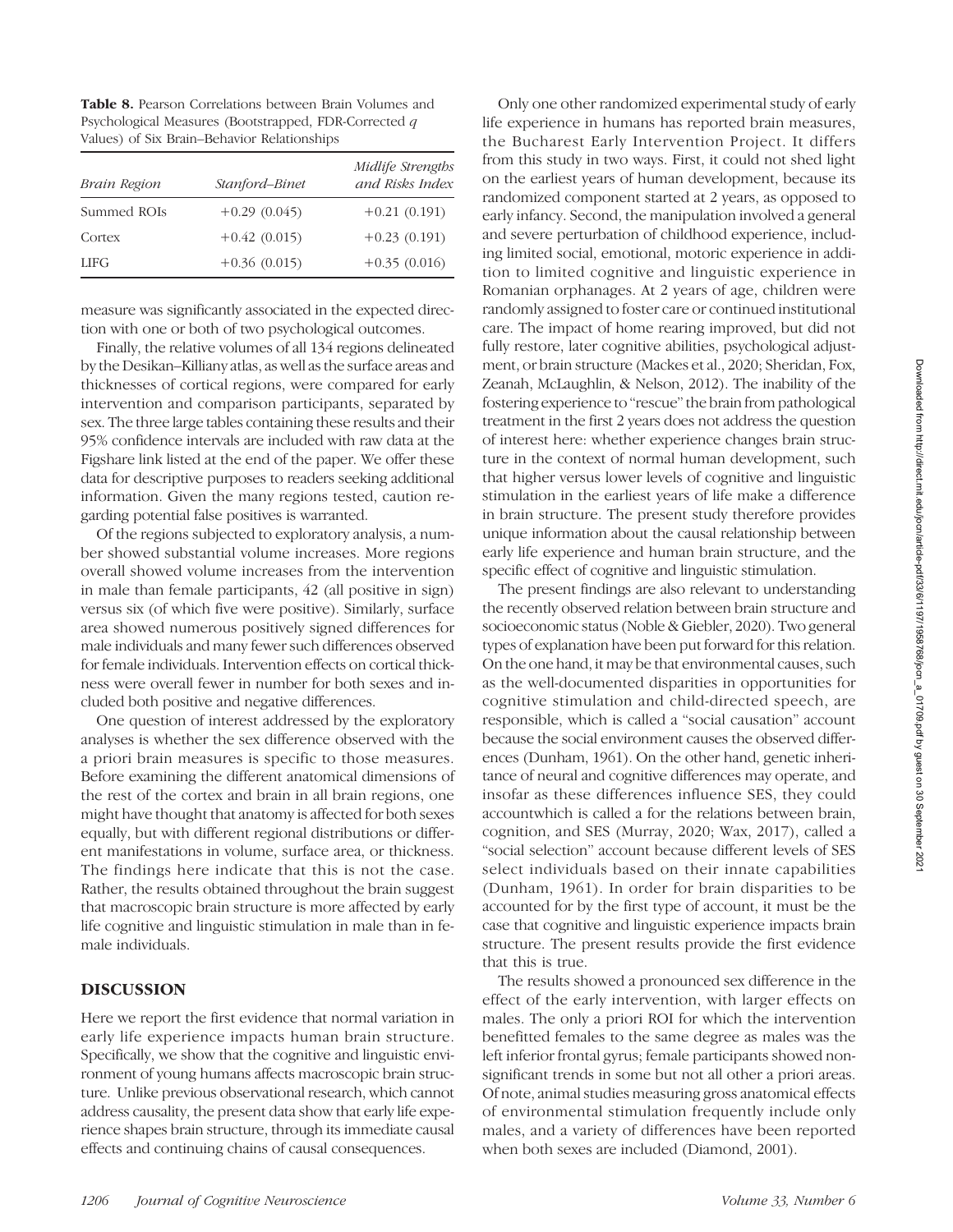For humans, it is not uncommon for childhood intervention studies to find differences in efficacy for the behavior of male and female individuals (García, Heckman, & Ziff, 2018; Chetty, Hendren, & Katz, 2016). A recent meta-analysis of sex differences in response to early childhood education across studies found small sex differences favoring female individuals for most outcomes, with a more pronounced effect of reduced grade retention and special education referral favoring male individuals (Magnuson et al., 2016). For the Abecedarian Early Intervention, many of the young adult behavioral measures showed more lasting effects for female than male participants (Campbell et al., 2019), with the exception that later cardiovascular and metabolic health indicators showed more benefits to male participants (Campbell et al., 2014).

The reasons for sex differences in the Abecedarian and other program outcomes are poorly understood. They could involve biological differences between the sexes or social differences in their lives or both. Furthermore, these differences could moderate the intervention effect through either their effects on sensitivity to environmental enrichment in the intervention group or to the conditions of poverty in the comparison group or both (García et al., 2018; Golding & Fitzgerald, 2017).

Limitations of this study include those intrinsic to the sample and those intrinsic to MRI. Regarding the sample, it is small compared to most current studies in cognitive neuroscience. The trend toward larger samples has been motivated in part by the realization that they reduce the risk of false positives, in addition to the more obvious reduction in risk of false negatives (Button et al., 2013). Sample size impacts false positives by its relation to statistical power, and power in turn depends on expected effect size. Crucially, power and replicability are not determined simply by sample size per se, but rather by sample size in relation to the size of the effect being tested. As discussed in the Methods section, our sample is adequately powered to detect a large effect, and a large effect is plausible given effect sizes from comparable studies in humans and animals. On this basis, it was appropriate to proceed with analyses of the sample. The effects we found were also large, and the possibility that they were false positives, by chance yielding  $p$  values below 0.05, is unlikely. As shown in Table 5, the main effect of the intervention on the a priori summary measure was highly significant by conventional and permutation testing; in the latter case, the precise value was 0.000000004, truncated to 0.000 in the table. In summary, although recent concerns about sample size in neuroscience are well-justified in general, they do not call into question this study and its findings.

Regarding MRI, it does not reveal changes in the brain at the cellular level. On the basis of our data, we cannot know whether the intervention affected size or number of neuronal or glial cell bodies, of dendrites, synapses, or other experience-dependent features of brain tissue documented by animal research. Furthermore, the study is limited by having images from just one stage of life, long

after the conclusion of the intervention. While the enduring nature of the effect adds to its potential practical importance, it would have been ideal to scan participants longitudinally, starting in infancy, in order to further constrain the ways in which early childhood experience and the causal chain of its later life effects impact the brain.

In the absence of such data, we can nevertheless conclude that early life cognitive and linguistic stimulation impacts brain structure, in the form of larger volumes of brain regions associated with cognition. At present, only a small number of human beings in the world have ever undergone early, intensive, and sustained cognitive and linguistic intervention with random assignment, namely, the participants of the Abecedarian project. Their brain structure findings extend, in a qualitative way, our knowledge of experiential effects on the brain. They also argue for investment in future randomized intervention studies, with longitudinal, multimodal imaging and behavioral measures starting in infancy.

#### Acknowledgments

The authors thank Carrie Bynum and Laura Bateman for their assistance in data collection and Vincent Hurtubise for computer systems support.

Reprint requests should be sent to Martha J. Farah, Center for Neuroscience & Society, University of Pennsylvania, 3710 Hamilton Walk, Goddard Labs 506, Philadelphia, PA 19104, or via e-mail: mfarah@psych.upenn.edu.

#### Author Contributions

Martha J. Farah: Conceptualization; Formal analysis; Investigation; Methodology; Writing—Original draft. Saul Sternberg: Conceptualization; Formal analysis; Software; Visualization; Writing—Review & editing. Thomas A. Nichols: Data curation; Formal analysis; Writing—Original draft. Jeffrey T. Duda: Data curation; Writing—Original draft. Terry Lohrenz: Data curation; Investigation; Methodology; Writing—Review & editing. Yi Luo: Investigation; Methodology; Writing—Review & editing. Libbie Sonnier: Data curation; Writing—Review & editing. Sharon L. Ramey: Conceptualization; Resources; Writing—Review & editing. Read Montague: Conceptualization; Investigation; Methodology; Resources; Writing—Review & editing. Craig T. Ramey: Conceptualization; Resources; Writing—Review & editing.

#### Funding Information

This work was supported by a Principal Research Fellowship from the Wellcome Trust (R. M.), Virginia Tech (R. M.) and the School of Arts and Sciences Research Fund, University of Pennsylvania (M. J. F.).

#### Data and Materials Availability

Anonymized brain measures analyzed here with group membership, age, and sex, as well as analyzed regional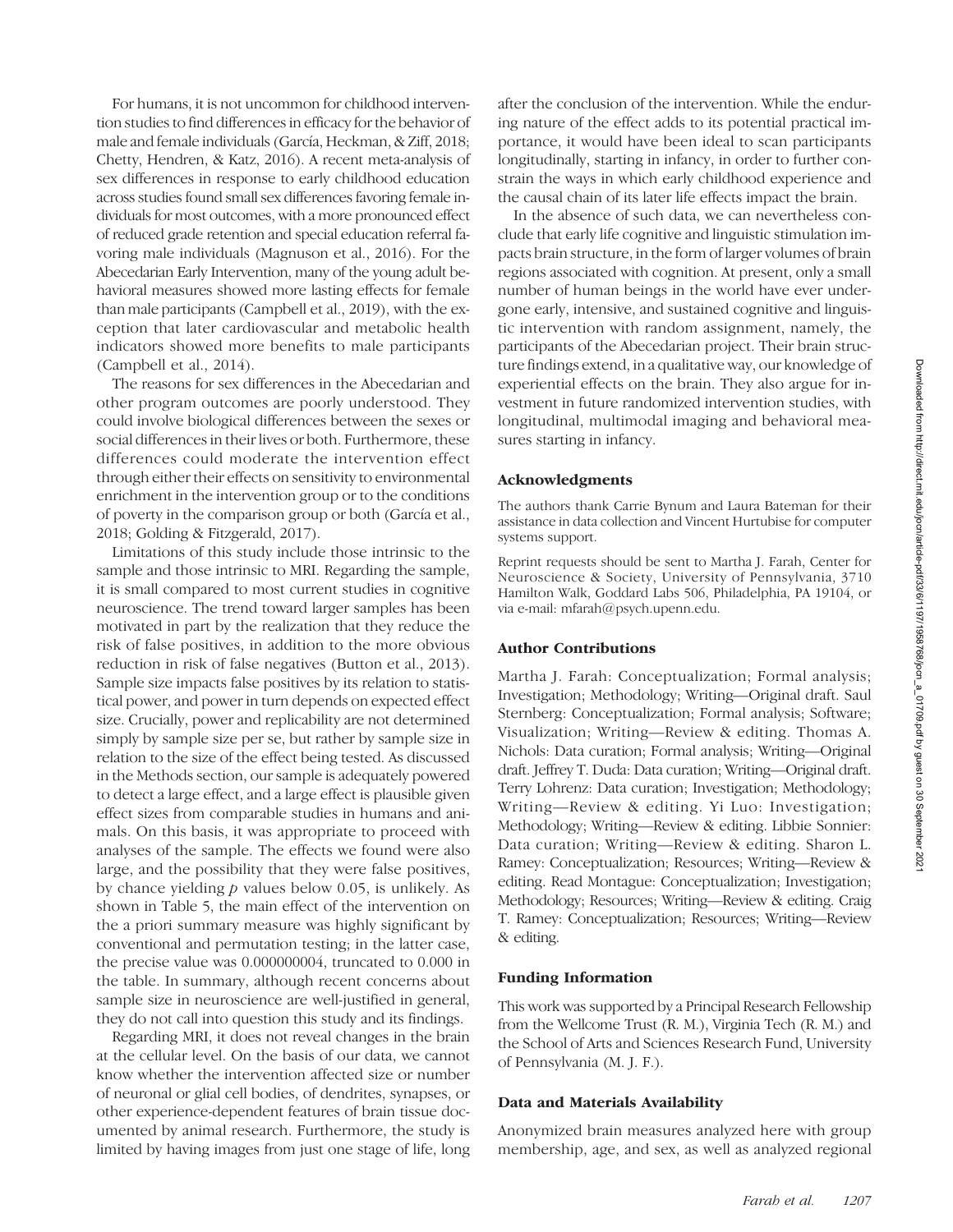differences in volume, surface area, and thickness, are available at https://figshare.com/articles/Early \_Experience\_Volume\_Cortical\_Thickness\_Surface\_Area \_data/9161894.

#### Diversity in Citation Practices

A retrospective analysis of the citations in every article published in this journal from 2010 to 2020 has revealed a persistent pattern of gender imbalance: Although the proportions of authorship teams (categorized by estimated gender identification of first author/last author) publishing in the Journal of Cognitive Neuroscience (JoCN) during this period were  $M(an)/M = .408$ , W(oman)/M = .335,  $M/W = .108$ , and  $W/W = .149$ , the comparable proportions for the articles that these authorship teams cited were  $M/M = .579$ , W/M = .243, M/W = .102, and W/W = .076 (Fulvio et al., JoCN, 33:1, pp. 3–7). Consequently, JoCN encourages all authors to consider gender balance explicitly when selecting which articles to cite and gives them the opportunity to report their article's gender citation balance. The authors of this article report its proportions of citations by gender category to be as follows:  $M/M = .542$ , W/M = .125, M/W = .167, and W/W = .167.

#### **REFERENCES**

- Aron, A. R., Robbins, T. W., & Poldrack, R. A. (2004). Inhibition and the right inferior frontal cortex. Trends in Cognitive Sciences, 8, 170-177. **DOI:** https://doi.org/10.1016/j.tics.2004 .02.010, PMID: 15050513
- Avants, B. B., Epstein, C. L., Grossman, M., & Gee, J. C. (2008). Symmetric diffeomorphic image registration with crosscorrelation: Evaluating automated labeling of elderly and neurodegenerative brain. Medical Image Analysis, 12, 26–41. DOI: https://doi.org/10.1016/j.media.2007.06.004, PMID: 17659998, PMCID: PMC2276735
- Bale, T. L., Baram, T. Z., Brown, A. S., Goldstein, J. M., Insel, T. R., McCarthy, M. M., et al. (2010). Early life programming and neurodevelopmental disorders. Biological Psychiatry, 68, 314–319. DOI: https://doi.org/10.1016/j.biopsych.2010.05.028, PMID: 20674602, PMCID: PMC3168778
- Bradley, R. H., & Corwyn, R. F. (2002). Socioeconomic status and child development. Annual Review of Psychology, 53, 371–399. DOI: https://doi.org/10.1146/annurev.psych.53 .100901.135233, PMID: 11752490
- Button, K. S., Ioannidis, J. P. A., Mokrysz, C., Nosek, B. A., Flint, J., Robinson, E. S. J., et al. (2013). Power failure: Why small sample size undermines the reliability of neuroscience. Nature Reviews Neuroscience, 14, 365–376. DOI: https:// doi.org/10.1038/nrn3475, PMID: 23571845
- Campbell, F. A., Conti, G., Heckman, J. J., Moon, S. H., Pinto, R., Pungello, E., et al. (2014). Early childhood investments substantially boost adult health. Science, 343, 1478–1485. DOI: https://doi.org/10.1126/science.1248429, PMID: 24675955, PMCID: PMC4028126
- Campbell, F. A., Pan, Y., & Burchinal, M. (2019). Sustaining gains from early childhood intervention: The Abecedarian program. In A. J. Reynolds & J. Temple (Eds.), Sustaining early childhood learning gains: Program, school, and family influences (pp. 268–286). New York: Cambridge University Press. DOI: https://doi.org/10.1017/9781108349352.013
- Campbell, F. A., Pungello, E. P., Miller-Johnson, S., Burchinal, M., & Ramey, C. T. (2001). The development of cognitive and academic abilities: Growth curves from an early childhood educational experiment. Developmental Psychology, 37, 231–242. DOI: https://doi.org/10.1037/0012-1649.37.2.231, PMID: 11269391
- Canty, A., & Ripley, B. D. (2019). boot: Bootstrap R (S-Plus) functions (R package version 1.3-23). Retreived from https:// cran.r-project.org/web/packages/boot/index.html.
- Chetty, R., Hendren, N., & Katz, L. F. (2016). The effects of exposure to better neighborhoods on children: New evidence from the Moving to Opportunity experiment. American Economic Review, 106, 855-902. DOI: https:// doi.org/10.1257/aer.20150572, PMID: 29546974
- Cohen, J. (1992). A power primer. Psychological Bulletin, 112, 155–159. DOI: https://doi.org/10.1037/0033-2909.112.1.155, **PMID:** 19565683
- Desikan, R. S., Ségonne, F., Fischl, B., Quinn, B. T., Dickerson, B. C., Blacker, D., et al. (2006). An automated labeling system for subdividing the human cerebral cortex on MRI scans into gyral based regions of interest. Neuroimage, 31, 968–980. DOI: https://doi.org/10.1016/j.neuroimage.2006.01.021, **PMID:** 16530430
- Diamond, M. C. (2001). Response of the brain to enrichment. Anais da Academia Brasileira de Ciências, 73, 211–220. DOI: https://doi.org/10.1590/S0001-37652001000200006, PMID: 11404783
- Duncan, G. J., Magnuson, K. A., & Votruba-Drzal, E. (2014). Boosting family income to promote child development. Future of Children, 24, 99–120. DOI: https://doi.org/10.1353 /foc.2014.0008, PMID: 25518705
- Dunham, H. W. (1961). Social structures and mental disorders: Competing hypotheses of explanation. Milbank Memorial Fund Quarterly, 39, 259–311. DOI: https://doi.org/10.2307 /3348602, **PMID**: 13888471
- Farah, M. J. (2018). Socioeconomic status and the brain: Prospects for neuroscience-informed policy. Nature Reviews Neuroscience, 19, 428–438. DOI: https://doi.org/10.1038 /s41583-018-0023-2
- Faul, F., Erdfelder, E., Lang, A.-G., & Buchner, A. (2007). G\*Power 3: A flexible statistical power analysis program for the social, behavioral, and biomedical sciences. Behavior Research Methods, 39, 175–191. DOI: https://doi.org/10 .3758/BF03193146, PMID: 17695343
- Friederici, A. D. (2011). The brain basis of language processing: From structure to function. Physiological Reviews, 91, 1357–1392. DOI: https://doi.org/10.1152/physrev.00006.2011, PMID: 22013214
- García, J. L., Heckman, J. J., & Ziff, A. L. (2018). Gender differences in the benefits of an influential early childhood program. European Economic Review, 109, 9–22. DOI: https://doi.org/10.1016/j.euroecorev.2018.06.009, PMID: 30410186, PMCID: PMC6217989
- Golding, P., & Fitzgerald, H. E. (2017). Psychology of boys at risk: Indicators from 0–5. Infant Mental Health Journal, 38, 5–14. DOI: https://doi.org/10.1002/imhj.21621, PMID: 27959473
- Hanson, J. L., Nacewicz, B. M., Sutterer, M. J., Cayo, A. A., Schaefer, S. M., Rudolph, K. D., et al. (2015). Behavioral problems after early life stress: Contributions of the hippocampus and amygdala. Biological Psychiatry, 77, 314–323. DOI: https://doi.org/10.1016/j.biopsych.2014 .04.020, PMID: 24993057, PMCID: PMC4241384
- Hoff, E. (2013). Interpreting the early language trajectories of children from low-SES and language minority homes: Implications for closing achievement gaps. Developmental Psychology, 49, 4–14. DOI: https://doi.org/10.1037/a0027238, PMID: 22329382, PMCID: PMC4061698